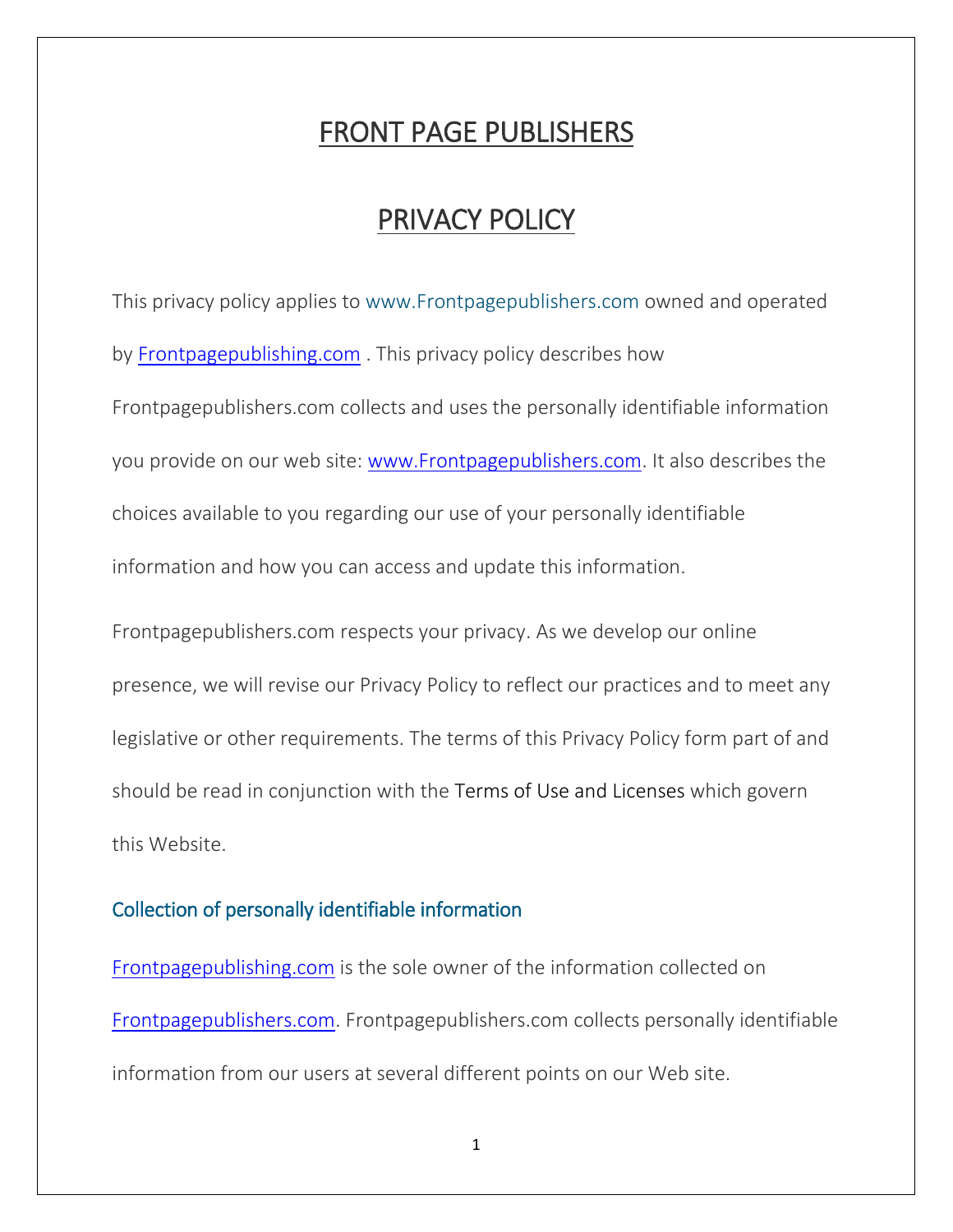If you purchase a product or service from us, we request certain personally identifiable information from you on our order form. You must provide contact information (such as name, email, and billing address) and financial information (such as credit card number, expiration date).

We use this information for billing purposes and to fill your orders. If we have trouble processing an order, we will use this information to contact you.

After registering an account with us, you will receive an email containing a welcome message and your login details. After successfully completing a purchase, you will receive an email invoice of your order.

If you purchase a gift certificate from us, we will ask you for the name and email address of the recipient in order to fulfill the purchase request. The information is not used for any other purpose.

<Frontpagepublishers.com> will collect information generated by its webservers for the purpose of assessing the technical performance of its systems and to enhance service levels.

From time to time, we may also request and you may choose to provide us with personally identifiable information through the use of the Website or through email addresses available from our Website.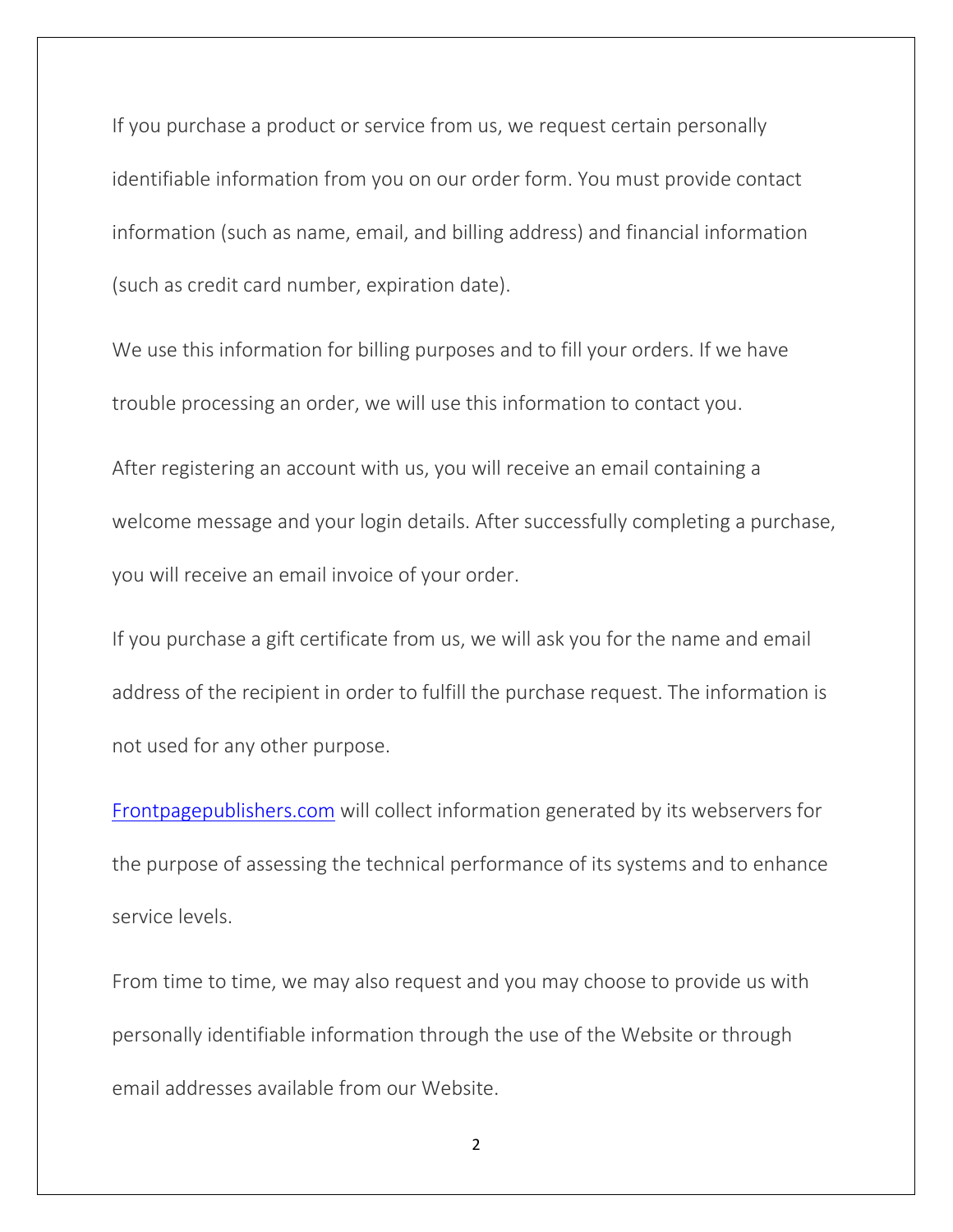If you do not provide us with the personally identifiable information that we request, we may not be able to properly assess your request for service and the level of service we can provide you may be reduced to the extent that you do not provide us with relevant information.

We will not collect sensitive information about you from anyone else without your consent.

## Use and Disclosure of Information

We will use personally identifiable information you provide to us for the purpose of providing you with the service or product that you have requested. We do not share personally identifiable information with third parties.

We will not sell, rent, trade, share, reveal or disclose any of your personally identifiable information, unless

- you have specifically requested that we do so;
- we deem it necessary to provide you with services you have requested;
- required to disclose personal data in response to lawful requests by public authorities
- as required by law, such as to comply with a subpoena, bankruptcy proceedings, or similar legal process;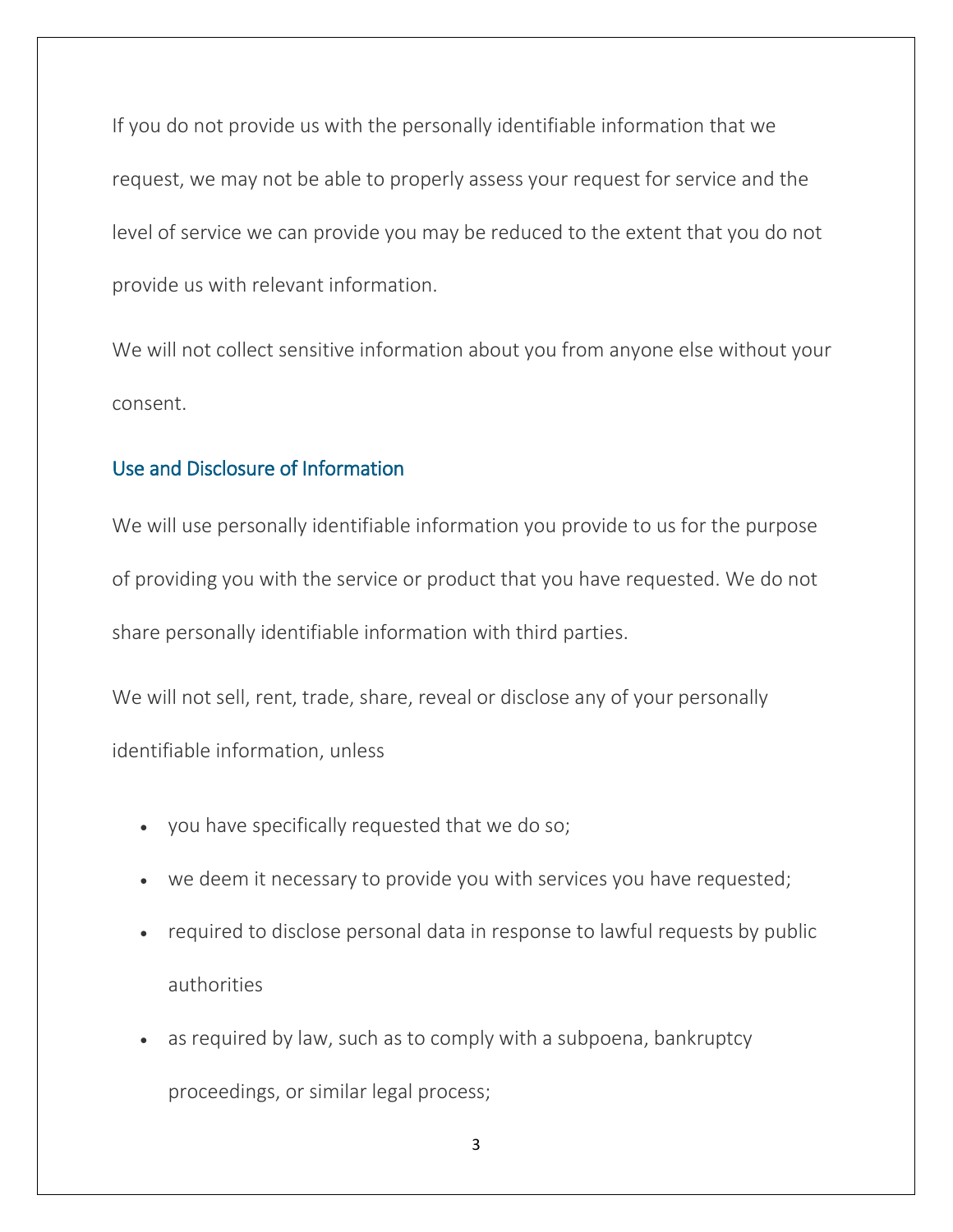- our terms and conditions state that we will;
- when we believe in good faith that disclosure is necessary to protect our rights, protect your safety or the safety of others, investigate fraud, or respond to a government request; or
- We have reason to suspect that unlawful activity has been, is being or may be engaged in and the use or disclosure of your personally identifiable information is a necessary part of our investigation of the matter or in reporting our concerns to relevant persons or authorities.

We may provide aggregate information and statistics about [Frontpagepublishers.com's](Frontpagepublishers.com) customers, sales traffic patterns and related site information to third parties but these statistics will not include individual personally identifiable information. We use a credit card processing company to bill you for goods and services. These companies do not retain, share, store or use personally identifiable information for any other purposes.

We may provide your personal information to companies that provide services to help us with our business activities such as shipping your order or offering customer service. These companies are authorized to use your personal information only as necessary to provide these services to us.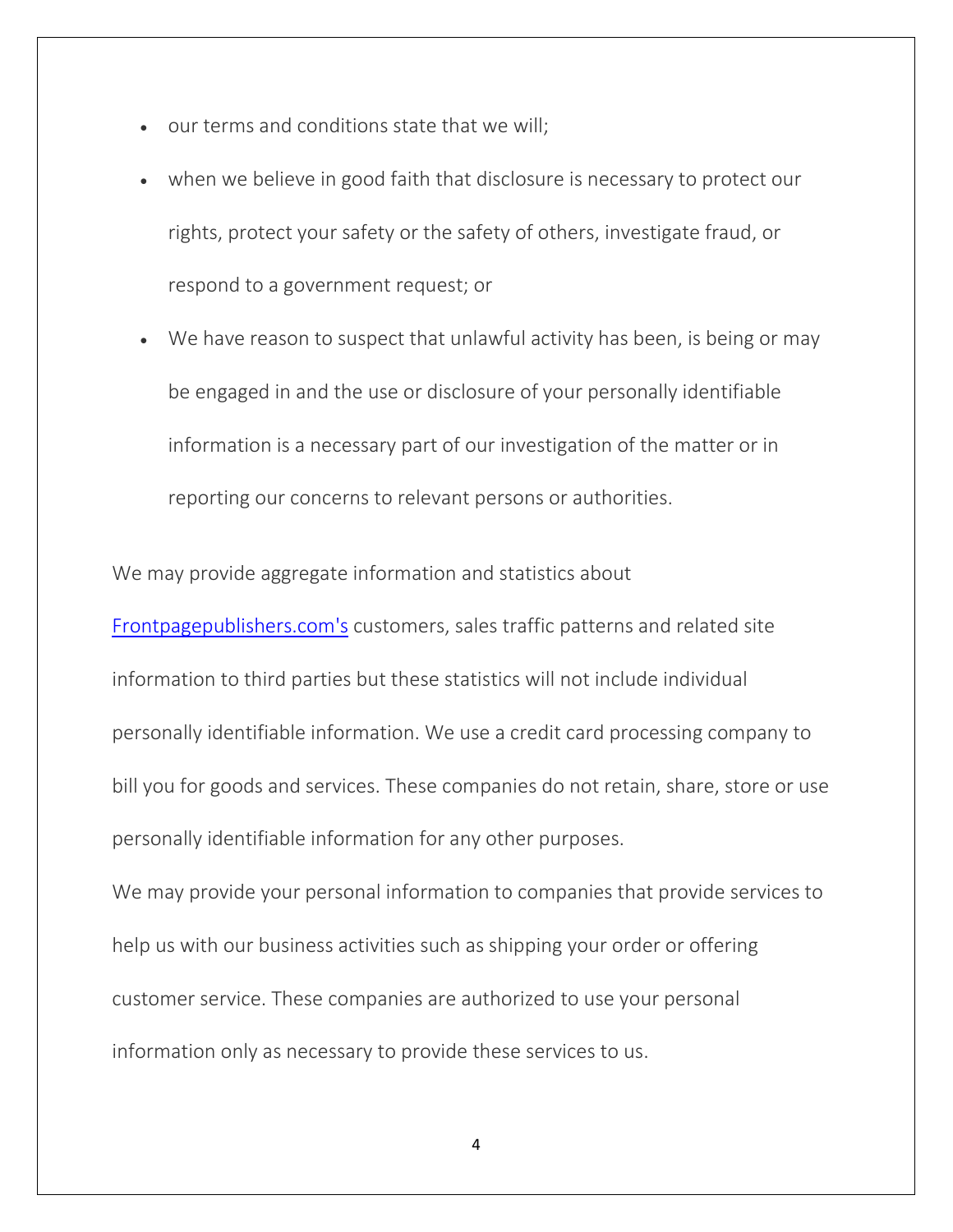We may use your contact information to send you information about our Services, to market to you, and to help prevent spam, fraud or abuse. You may use your settings for email and mobile notifications to control notifications you receive from us. You may also unsubscribe from a notification by following the instructions contained within the notification or the instructions on our website.

#### Tracking Technologies

We<Frontpagepublishers.com> and our affiliates, or analytics use technologies such as cookies, beacons, tags, and scripts, to analyze trends, administer the website, tracking users' movements around the website, and to gather demographic information about our user base as a whole. We may receive reports based on the use of these technologies by these companies on an individual and aggregated basis.

We use cookies to improve the functionality of its site and to support all browsers. <Frontpagepublishers.com> uses cookies to assess the performance of the Website and to confirm your preferences and for user authentication. Users can control the use of cookies at the individual browser level. If you reject cookies, you may still use our website, but your ability to use some features or areas of our website may be limited.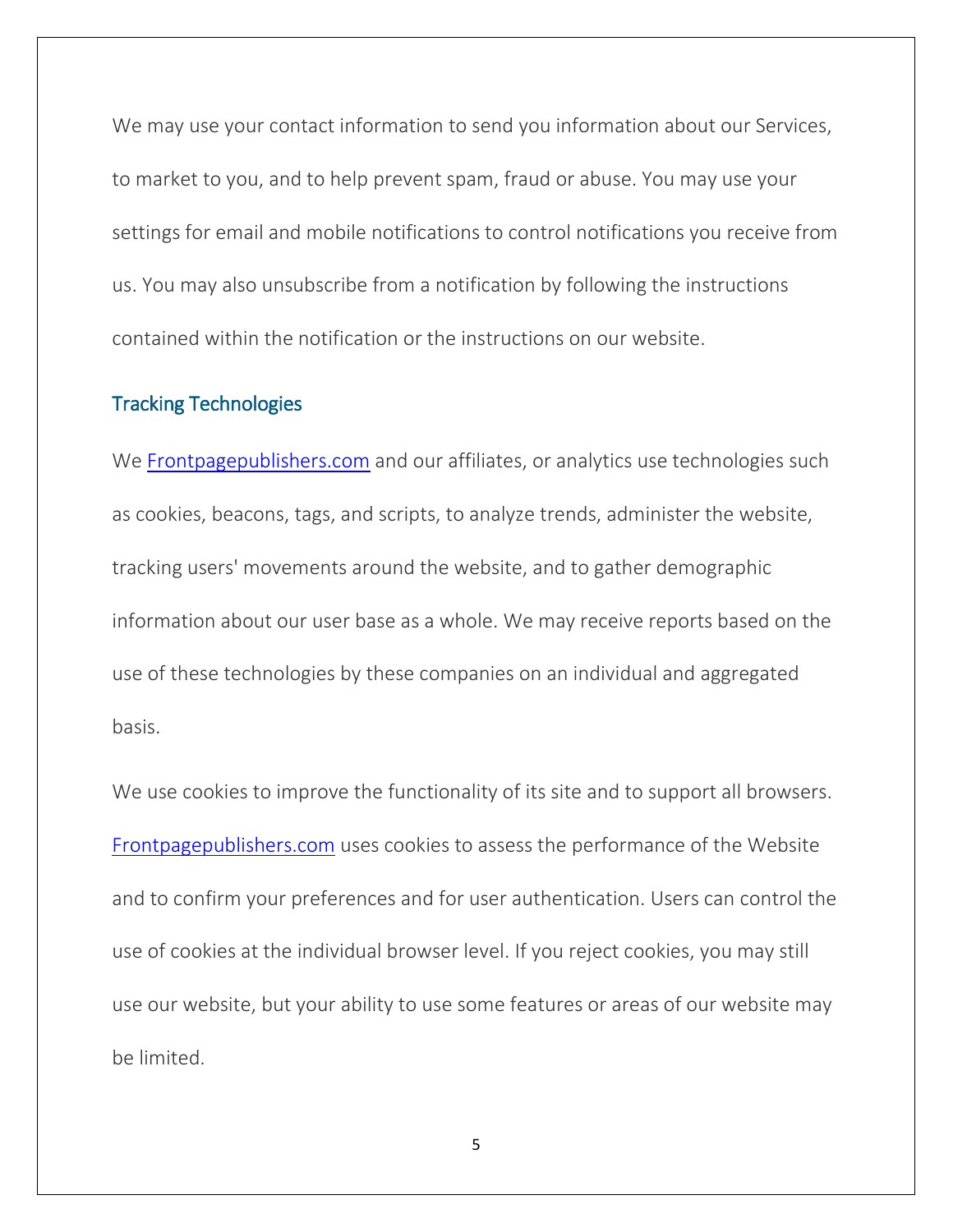We use Local Storage, such as HTML5, to store content information and preferences. Various browsers may offer their own management tools for removing HTML5.

We partner with a third party to either display advertising on our website or to manage our advertising on other sites. Our third party partner may use technologies such as cookies to gather information about your activities on this website and other sites in order to provide you advertising based upon your browsing activities and interests.

## Analytics/Log files

As is true of most web sites, we gather certain information automatically and store it in log files. This information includes internet protocol (IP) addresses, browser type, internet service provider (ISP), referring/exit pages, operating system, date/time stamp, and clickstream data.

We use this information, which does not identify individual users, to analyze trends, to administer the site, to track users' movements around the site and to gather demographic information about our user base as a whole.

We do not link this automatically-collected data to personally identifiable information.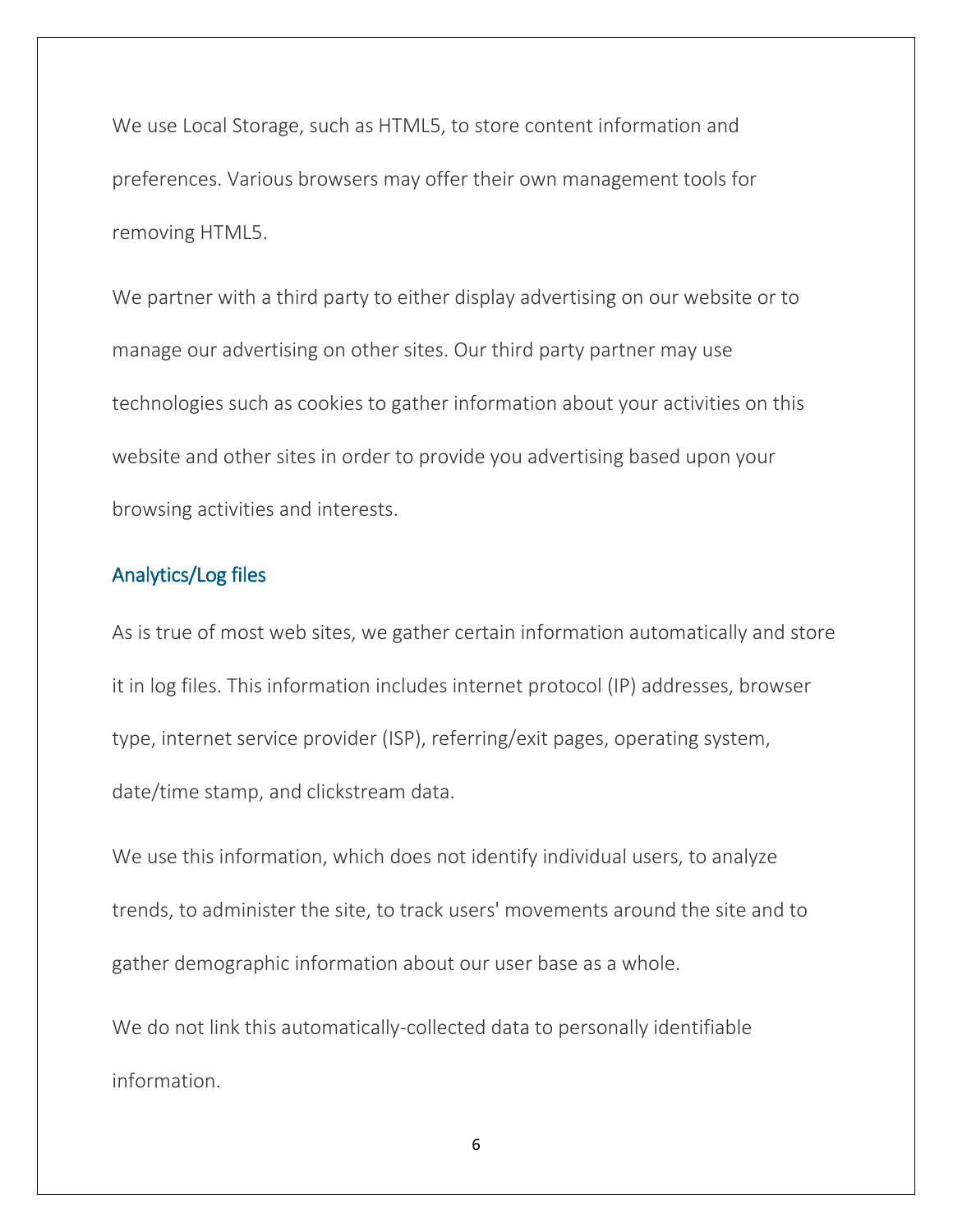#### Access to Personally Identifiable Information

Upon request Frontpagepublishers.com Pty Limited will provide you with information about whether we hold any of your personal information. If your personally identifiable information changes, or if you no longer desire our service, you may update, delete/remove it by logging in to your account or by emailng Customer Support at contact@frontpagepublishing.comor by contacting us by telephone or postal mail at the contact information listed below. We will respond to your request within a reasonable timeframe.

We will retain your information for as long as your account is active or as needed to provide you services. We will retain and use your information as necessary to comply with our legal obligations, resolve disputes, and enforce our agreements.

## Choice/Opt Out

We provide you the opportunity to "opt-out" of having your personally identifiable information used for certain purposes, when we ask for this information. For example, if you create an account but do not wish to receive any additional marketing/promotional material from us, you can indicate your preference on our registration form. Customers may not opt-out of purchase invoices and confirmation emails as these are obligatory.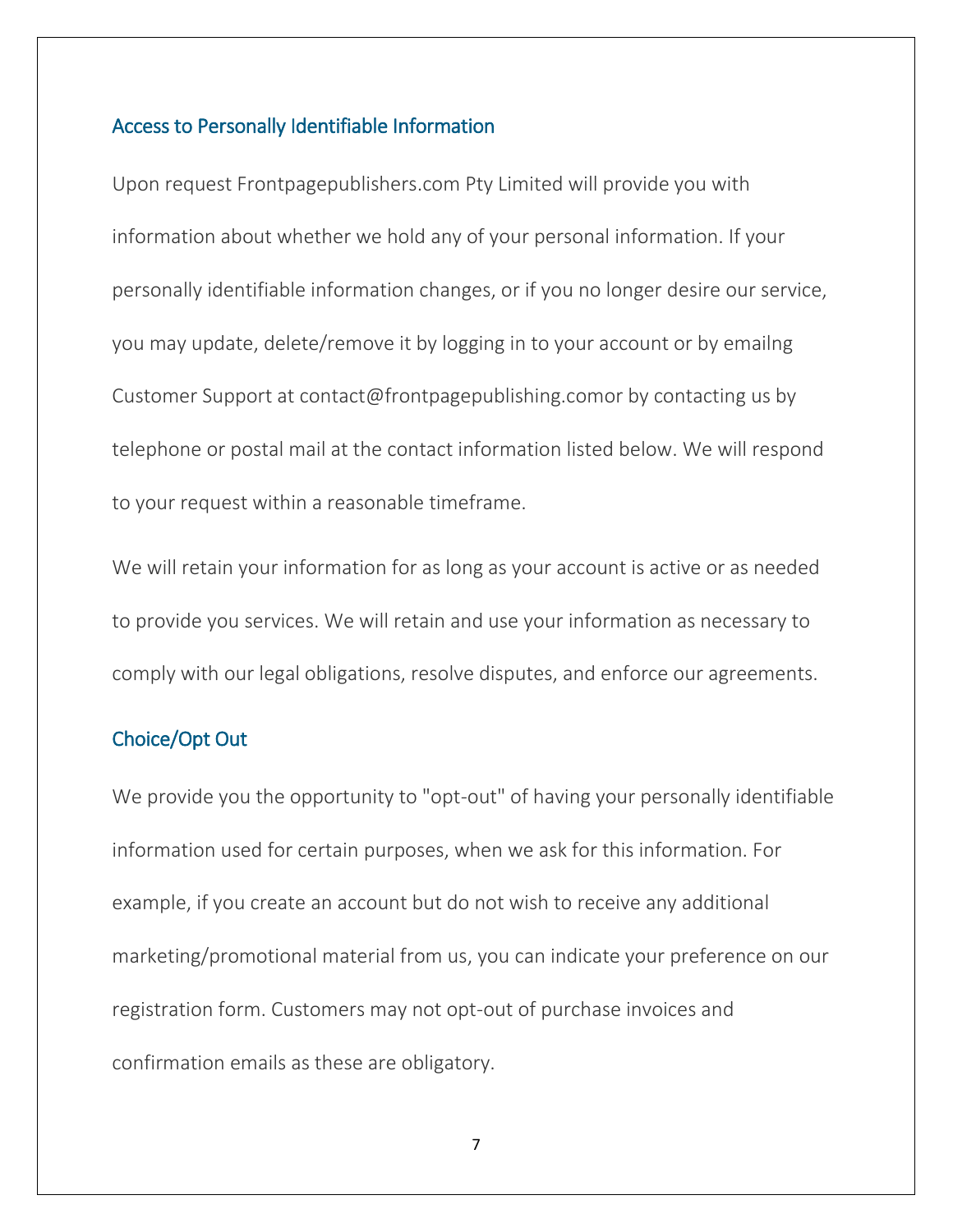If you sign up for our email alerts, notifying you of new book releases, and you no longer wish to receive our alerts and promotional communications, you may optout of receiving them by following the instructions included in each newsletter or communication or by emailing us at contact@frontpagepublishing.com.

You will be notified when your personally identifiable information is collected by any third party that is not our agent/service provider, so you can make an informed choice as to whether or not to share your information with that party.

#### Data Security

Frontpagepublishers.com takes your privacy and the privacy of all its customers very seriously. We follow generally accepted standards to protect the personal information submitted to us, both during transmission and once it is received.

If you have any concerns about your privacy and the use of the Website or any of [Frontpagepublishers.com's](Frontpagepublishers.com) services or products, please

contact contact@frontpagepublishing.com. We will respond to your request to access 30 days.

You may request that we provide you with a copy of the personally identifiable information collected by us from your use of the Website or through your dealings